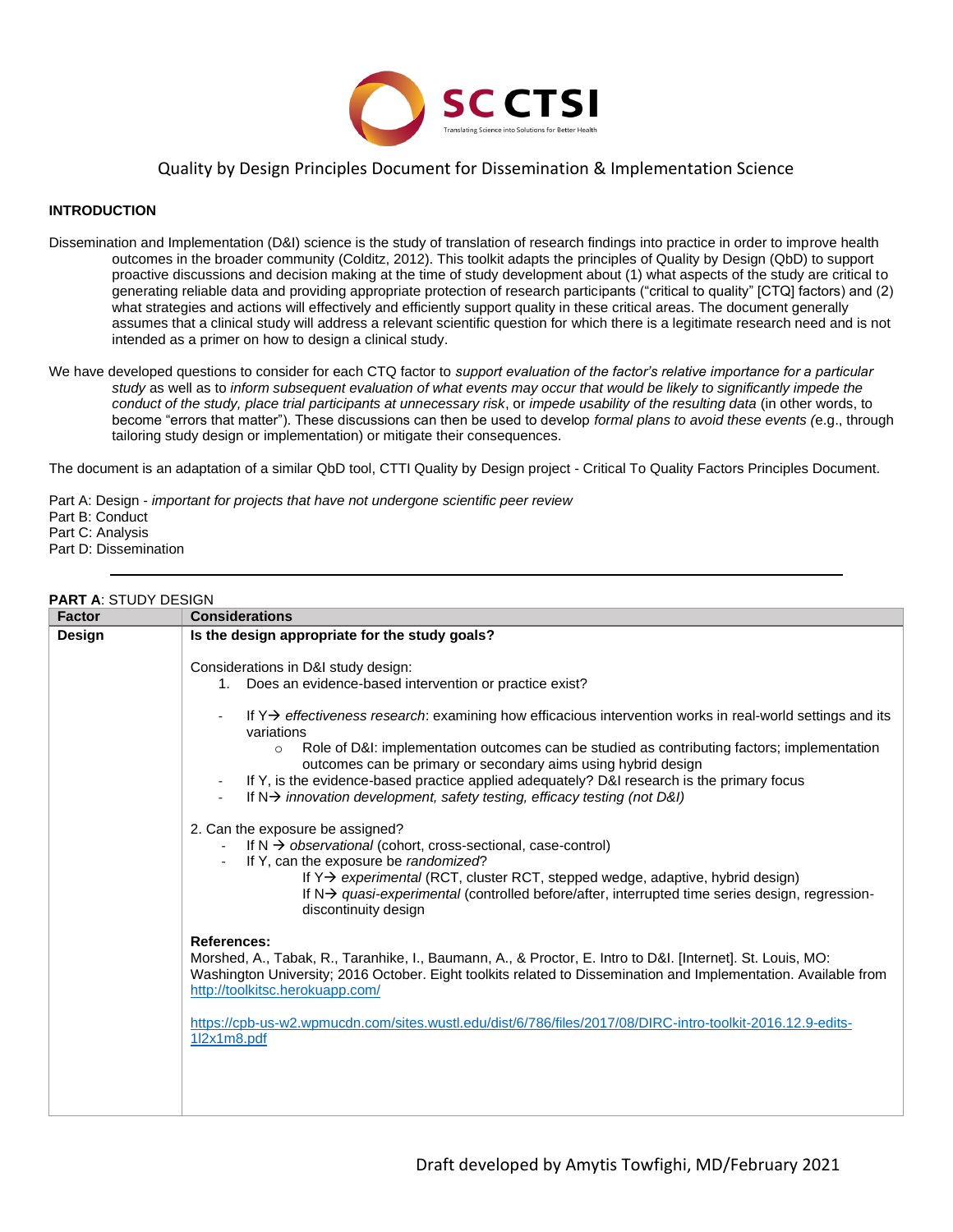|                                                                        | Lewis, E., Baumann, A., Gerke, D., Tabak, R., Ramsey, A., Small, S. & Proctor, E. D&I Research Designs.<br>[Internet]. St. Louis, MO: Washington University; 2017 July. Eight toolkits related to Dissemination and<br>Implementation. Available from https://sites.wustl.edu/wudandi |                                                             |                                                                                                               |  |
|------------------------------------------------------------------------|---------------------------------------------------------------------------------------------------------------------------------------------------------------------------------------------------------------------------------------------------------------------------------------|-------------------------------------------------------------|---------------------------------------------------------------------------------------------------------------|--|
|                                                                        | https://cpb-us-w2.wpmucdn.com/sites.wustl.edu/dist/6/786/files/2017/07/DIRC-designs-toolkit_7-27-17-2ir4zjl.pdf                                                                                                                                                                       |                                                             |                                                                                                               |  |
|                                                                        | Which type of Implementation Science Design is used?                                                                                                                                                                                                                                  |                                                             |                                                                                                               |  |
| <b>Intervention effectiveness focus</b><br><b>Hybrid design type</b>   |                                                                                                                                                                                                                                                                                       | <b>Implementation outcomes focus</b>                        |                                                                                                               |  |
|                                                                        | Hybrid 1                                                                                                                                                                                                                                                                              | Primary                                                     | Secondary                                                                                                     |  |
|                                                                        | Hybrid 2                                                                                                                                                                                                                                                                              | Equal focus                                                 | Equal focus                                                                                                   |  |
|                                                                        | Hybrid 3                                                                                                                                                                                                                                                                              | Secondary                                                   | Primary                                                                                                       |  |
| Conceptual<br><b>Model and</b><br><b>Theoretical</b><br>Justification? | Is there a clear conceptual framework/theory/model that informs the design and variables being tested?<br>Does your project have implementation outcomes? What are the endpoints used to measure them?                                                                                |                                                             |                                                                                                               |  |
| Implementation<br><b>Outcomes</b>                                      |                                                                                                                                                                                                                                                                                       |                                                             |                                                                                                               |  |
|                                                                        | Acceptability: Extent to which implementation stakeholders perceive a treatment, service, practice, or<br>innovation to be agreeable, palatable, or satisfactory.                                                                                                                     |                                                             |                                                                                                               |  |
|                                                                        | Adoption: Intention, initial decision, or action to try or employ an innovation or evidence-based practice.<br>Adoption may also be called "uptake."                                                                                                                                  |                                                             |                                                                                                               |  |
|                                                                        | Appropriateness: Perceived fit, relevance, or compatibility of the innovation or evidence-based practice for<br>a given practice setting, provider, or consumer; and/or perceived fit of the innovation or evidence-based<br>practice to address a particular issue or problem.       |                                                             |                                                                                                               |  |
|                                                                        | Cost: Financial impact of an implementation effort. May include costs of treatment delivery, cost of the<br>implementation strategy, and cost of using the service setting.                                                                                                           |                                                             |                                                                                                               |  |
|                                                                        | Feasibility: Extent to which a new innovation or practice can be successfully used or carried out within a<br>given agency or setting.                                                                                                                                                |                                                             |                                                                                                               |  |
|                                                                        | Fidelity: Degree to which an intervention or implementation strategy was delivered as prescribed in the<br>original protocol or as intended by program developers. May include multiple dimensions such as content,<br>process, exposure, and dosage.                                 |                                                             |                                                                                                               |  |
|                                                                        | Penetration: Extent to which an innovation or practice is integrated within a service setting and its<br>subsystems.                                                                                                                                                                  |                                                             |                                                                                                               |  |
|                                                                        |                                                                                                                                                                                                                                                                                       | a service setting's ongoing, stable operations.             | Sustainability: Extent to which a recently implemented practice is maintained and/or institutionalized within |  |
|                                                                        | 1jeq1vl.pdf                                                                                                                                                                                                                                                                           |                                                             | https://cpb-us-w2.wpmucdn.com/sites.wustl.edu/dist/6/786/files/2017/07/DIRC-aims-toolkit-2017.03.23-          |  |
|                                                                        | dg 7-27-17 ab-27xbrka.pdf                                                                                                                                                                                                                                                             |                                                             | https://cpb-us-w2.wpmucdn.com/sites.wustl.edu/dist/6/786/files/2017/08/DIRC-implementation-outcomes-tool-     |  |
|                                                                        |                                                                                                                                                                                                                                                                                       | https://www.re-aim.org/about/what-is-re-aim/implementation/ |                                                                                                               |  |
|                                                                        |                                                                                                                                                                                                                                                                                       | https://www.re-aim.org/about/what-is-re-aim/adoption/       |                                                                                                               |  |
| Service                                                                |                                                                                                                                                                                                                                                                                       |                                                             | Does your project have service outcomes? What are the endpoints used to measure them?                         |  |
| <b>Outcomes</b>                                                        | Efficiency<br>Safety<br><b>Effectiveness</b><br>Equity<br>Patient-centeredness                                                                                                                                                                                                        |                                                             |                                                                                                               |  |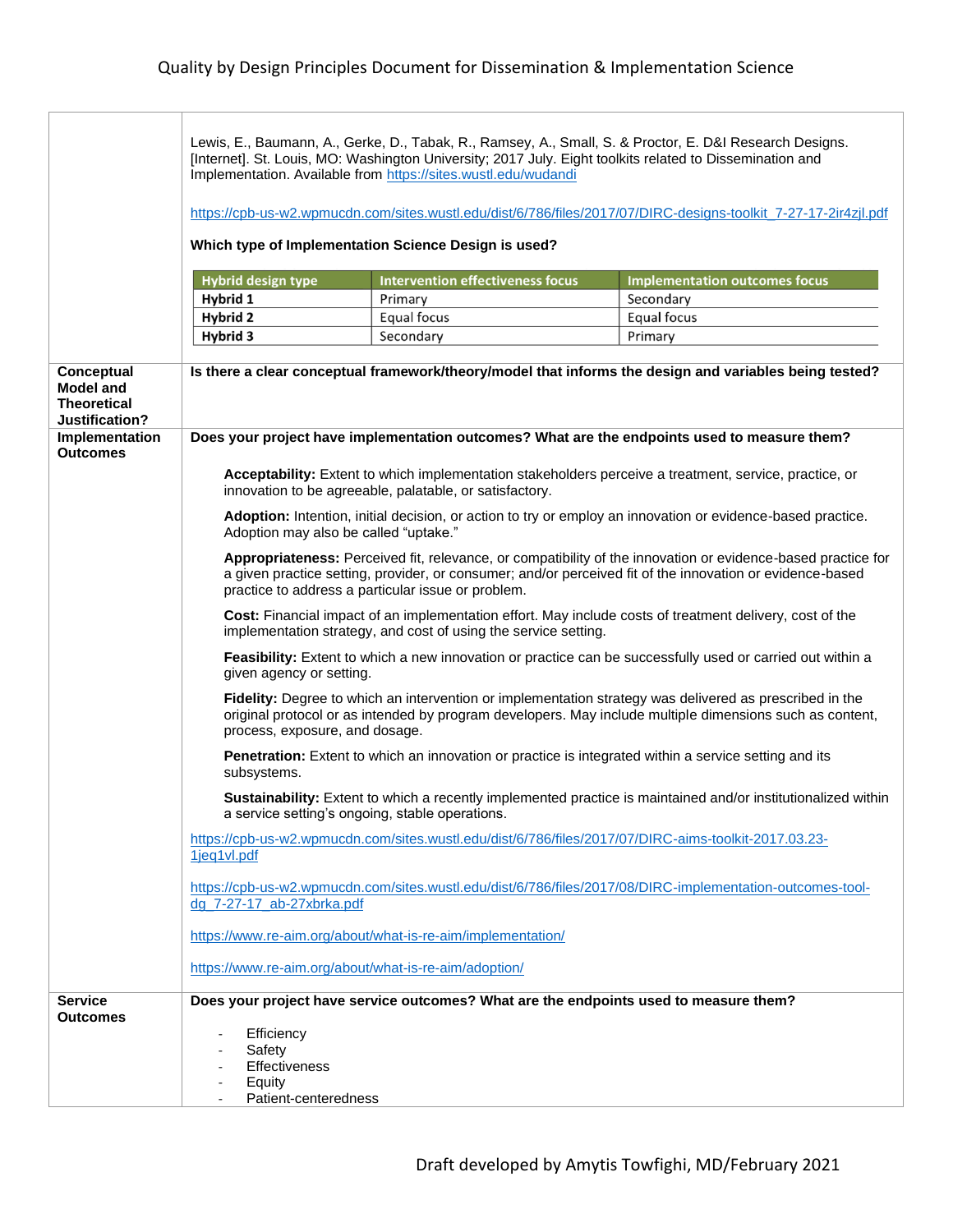|                                         | <b>Timeliness</b>                                                                                                                                                                                                                                                                                                                                                                                                                                                                   |
|-----------------------------------------|-------------------------------------------------------------------------------------------------------------------------------------------------------------------------------------------------------------------------------------------------------------------------------------------------------------------------------------------------------------------------------------------------------------------------------------------------------------------------------------|
|                                         | https://cpb-us-w2.wpmucdn.com/sites.wustl.edu/dist/6/786/files/2017/07/DIRC-aims-toolkit-2017.03.23-<br>1jeg1vl.pdf                                                                                                                                                                                                                                                                                                                                                                 |
|                                         | https://www.re-aim.org/about/what-is-re-aim/effectiveness-or-efficacy/                                                                                                                                                                                                                                                                                                                                                                                                              |
| <b>Stakeholder</b><br><b>Engagement</b> | Is there a clear engagement process for key stakeholders (refer to A-C from CFIR model)?                                                                                                                                                                                                                                                                                                                                                                                            |
| Reach                                   | How will this project reach the targeted population?                                                                                                                                                                                                                                                                                                                                                                                                                                |
|                                         | The absolute number, proportion, and representativeness of individuals who are willing to participate in a<br>given initiative, intervention, or program, and reasons why or why not.                                                                                                                                                                                                                                                                                               |
|                                         | https://www.re-aim.org/about/what-is-re-aim/reach/improving-reach/                                                                                                                                                                                                                                                                                                                                                                                                                  |
| <b>Maintenance</b>                      | Is this project sustainable within the institution/healthcare system? How will it be sustained?                                                                                                                                                                                                                                                                                                                                                                                     |
|                                         | At the setting level, the extent to which a program or policy becomes institutionalized or part of the routine<br>organizational practices and policies. Within the RE-AIM framework, maintenance also applies at the individual<br>level. At the individual level, maintenance has been defined as the long-term effects of a program on outcomes<br>after a program is completed. The specific time frame for assessment of maintenance or sustainment varies<br>across projects. |
|                                         | https://www.re-aim.org/about/what-is-re-aim/maintenance/                                                                                                                                                                                                                                                                                                                                                                                                                            |

### **PART B:** STUDY CONDUCT **Factor Considerations Identification of Barriers and Facilitators Identify factors that affect implementation outcomes and tailor implementation strategies to overcome negative factors (barriers) and enhance positive factors (facilitators)**  Instruments for measuring barriers: Multiple-factor Assessment Instruments including combinations of innovation, provider, patient, organizational, & structural/community-level constructs; single factor assessments Instruments for measuring facilitators [https://cpb-us-w2.wpmucdn.com/sites.wustl.edu/dist/6/786/files/2017/08/DIRC-BarriersFacilitators\\_Toolkit-](https://cpb-us-w2.wpmucdn.com/sites.wustl.edu/dist/6/786/files/2017/08/DIRC-BarriersFacilitators_Toolkit-1gc9m0a.pdf)[1gc9m0a.pdf](https://cpb-us-w2.wpmucdn.com/sites.wustl.edu/dist/6/786/files/2017/08/DIRC-BarriersFacilitators_Toolkit-1gc9m0a.pdf) **Organizational Constructs** Is the organization ready to implement change? Do the organization's members believe in their collective capability to change? What is the organizational culture surrounding change? How do the employees perceive the impact of their work? - To what extent do employees collectively perceived that the adoption, implementation, and use of the program is expected, rewarded, or supported by the organization? To what extent do they perceive it is important to implement? **Organizational Readiness for Change:** Organizational members' shared commitment to implement a change and belief in their collective capability to do so. **Organizational Culture:** The set of expectations and norms that influence behavior within an organization; it includes the historical values and collective experiences of the organization and is often viewed as "the way things are done around here." **Organizational Climate:** Employees' collective perceptions of the psychological impact of their work environment on their own functioning and well-being. This involves the perceived meaning of organizational practices and procedures, as well as perceptions of the kinds of behaviors that are rewarded or expected, aggregated at the organization level. **Implementation Climate**: The extent to which employees collectively perceive that the adoption, implementation, and use of an innovation such as an evidence-based program or practice is expected,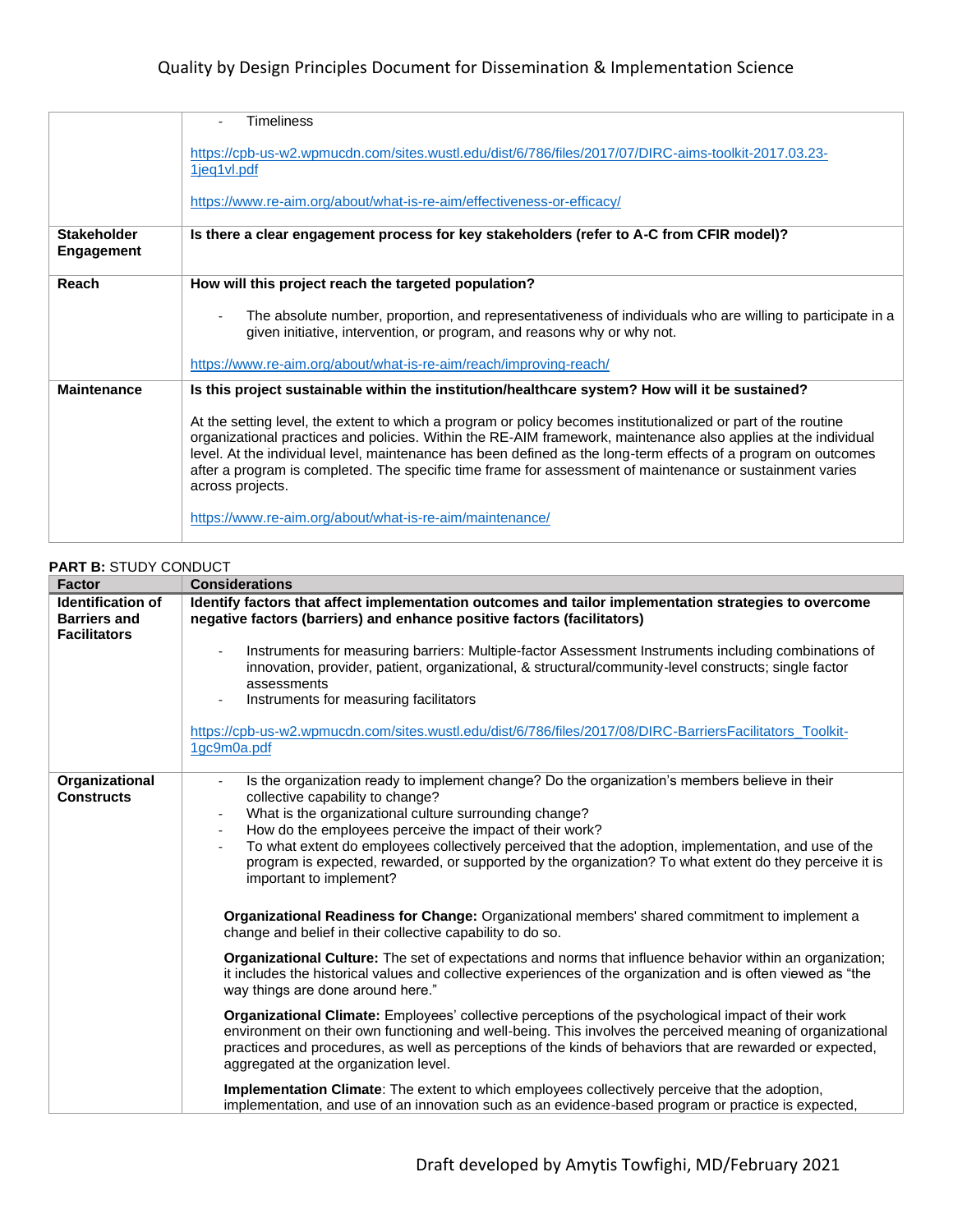|                                                                        | rewarded, and supported by the organization. This refers to employees' shared perceptions of the<br>importance of implementing a particular innovation within the organization.                                                                                                                                                                                                                                                      |
|------------------------------------------------------------------------|--------------------------------------------------------------------------------------------------------------------------------------------------------------------------------------------------------------------------------------------------------------------------------------------------------------------------------------------------------------------------------------------------------------------------------------|
|                                                                        | https://cpb-us-w2.wpmucdn.com/sites.wustl.edu/dist/6/786/files/2017/08/DIRC-implementation-organizational-<br>measures-tool_12.9.16-edits-2253kxf.pdf                                                                                                                                                                                                                                                                                |
| Implementation<br><b>Strategies</b>                                    | Have you developed an implementation strategy? If so, which category would it belong in?                                                                                                                                                                                                                                                                                                                                             |
|                                                                        | Evaluative and iterative strategies: Assess for readiness and identify barriers and facilitators, Audit and<br>provide feedback                                                                                                                                                                                                                                                                                                      |
|                                                                        | Provide interactive assistance: Provide facilitation, Provide clinical supervision, Provide local technical<br>assistance                                                                                                                                                                                                                                                                                                            |
|                                                                        | Adapt and tailor to context: Promote adaptability, Tailor strategies, Use data experts                                                                                                                                                                                                                                                                                                                                               |
|                                                                        | Develop stakeholder relationships: Build a coalition, Identify and prepare champions, Conduct local<br>consensus discussions                                                                                                                                                                                                                                                                                                         |
|                                                                        | Train and education stakeholders: Conduct educational meetings, Develop and distribute educational<br>materials                                                                                                                                                                                                                                                                                                                      |
|                                                                        | Support clinicians: Facilitate relay of clinical data to providers, Remind clinicians                                                                                                                                                                                                                                                                                                                                                |
|                                                                        | Engage consumers: Intervene with patients/consumers to enhance uptake and adherence, Use mass<br>media                                                                                                                                                                                                                                                                                                                               |
|                                                                        | Utilize financial strategies: Access new funding, Alter patient/consumer fees, Allow incentives/allowance<br>structures                                                                                                                                                                                                                                                                                                              |
|                                                                        | Change infrastructure: Change physical structure or equipment, Change record systems                                                                                                                                                                                                                                                                                                                                                 |
|                                                                        | Prusaczyk, B., Baumann, A., & Proctor, E. Implementation Strategies. [Internet]. St. Louis, MO: Washington<br>University; 2016 October. Eight toolkits related to Dissemination and Implementation. Available from<br>https://sites.wustl.edu/wudandi/                                                                                                                                                                               |
|                                                                        | https://cpb-us-w2.wpmucdn.com/sites.wustl.edu/dist/6/786/files/2017/11/DIRC-implementation-strategies-tool-<br>1v33amk.pdf                                                                                                                                                                                                                                                                                                           |
| <b>Feasibility of</b><br><b>Proposed</b><br>Research<br><b>Methods</b> | Do you have contingencies in place, should methods not work as planned?                                                                                                                                                                                                                                                                                                                                                              |
| <b>Participant</b><br>accrual and<br>retention                         | Describe the enrollment process.<br>How will participants be identified? How will they be reached? Are there stakeholders who can help with<br>identification of eligible participants?<br>How will you retain participants?                                                                                                                                                                                                         |
| <b>Participant</b><br><b>Safety</b>                                    | Informed consent: What are the key elements of the informed consent for this project? Have various<br>stakeholders been involved in development of the informed consent? Does it use plain language principles (e.g.<br>focus on symptoms rather than disease states)? How does the consent process fit in with study processes? Is<br>there potential for vulnerable trial participants, those with impaired cognition or capacity? |
|                                                                        | Withdrawal Criteria: Describe situations in which participants should or may be withdrawn. What are the steps<br>required prior to deeming participant lost to follow up? Are there advocacy groups who should be involved?                                                                                                                                                                                                          |
| <b>Training</b>                                                        | Is there a training protocol in place for all stakeholders?<br>$\blacksquare$<br>Will stakeholders need booster sessions?<br>How will you ensure consistent conduct?<br>Do staff need training for data collection?                                                                                                                                                                                                                  |
| <b>Data Recording</b><br>and Reporting                                 | Where will data be collected?<br>$\overline{\phantom{0}}$<br>Can IT systems be leveraged for data collection?<br>Will data be captured in parallel with routine clinical assessments?                                                                                                                                                                                                                                                |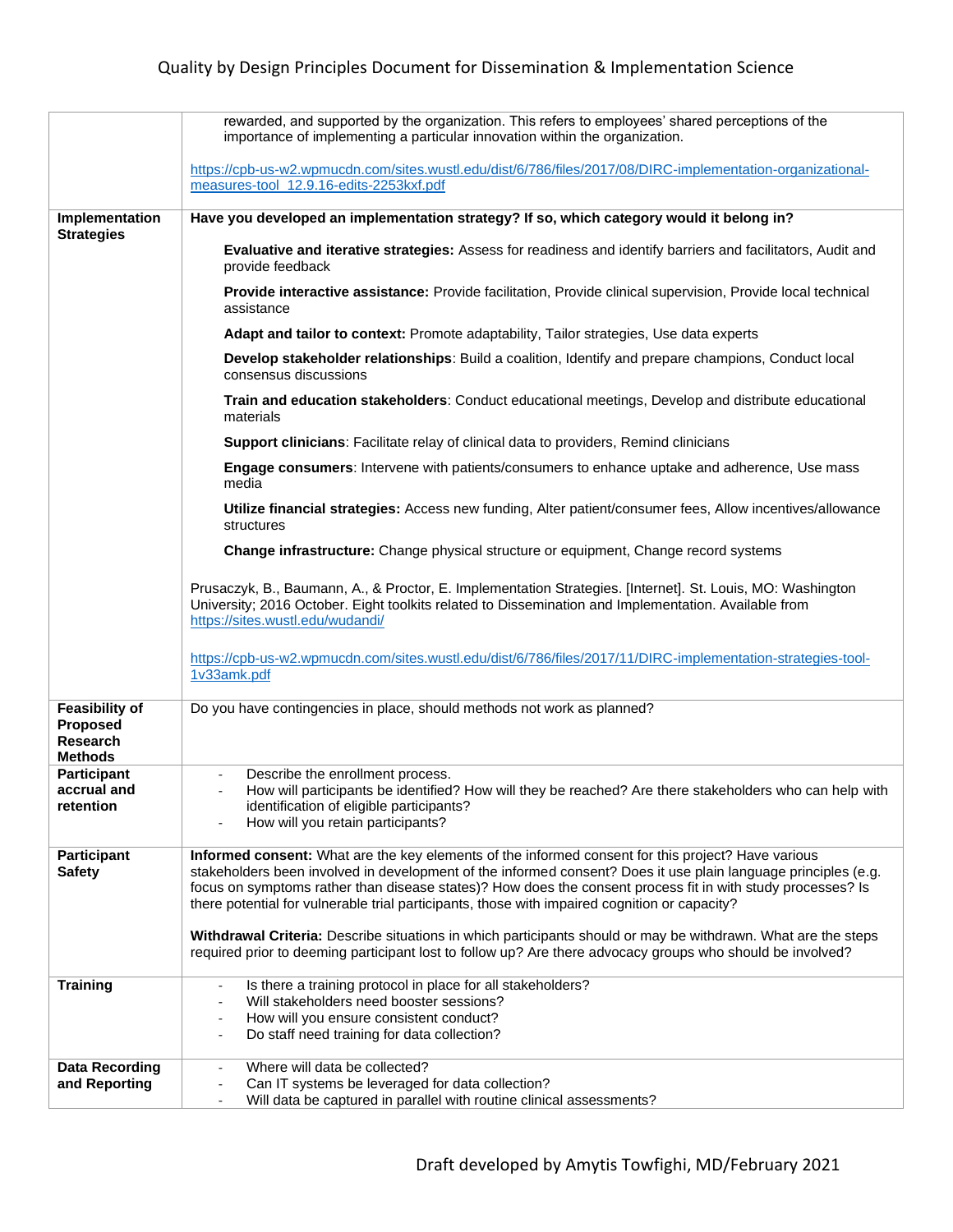### Quality by Design Principles Document for Dissemination & Implementation Science

|                                          | Will multiple data systems be utilized, requiring transfer and integration?<br>$\overline{\phantom{a}}$<br>Where will data be stored?<br>Where and how will the data be used?                                                                                                                                                                                                                                                                                                                                                                                                                                                                                                                                                                   |
|------------------------------------------|-------------------------------------------------------------------------------------------------------------------------------------------------------------------------------------------------------------------------------------------------------------------------------------------------------------------------------------------------------------------------------------------------------------------------------------------------------------------------------------------------------------------------------------------------------------------------------------------------------------------------------------------------------------------------------------------------------------------------------------------------|
| <b>Data Monitoring</b><br>and Management | Identify departures from study conduct that may generate "errors that matter."<br>$\blacksquare$<br>Which data are not critical to study analysis?<br>By what methods will data be monitored while the study is ongoing? At what frequency?<br>Will centralized statistical monitoring<br>Approaches be used in combination with onsite monitoring activities?<br>What functional lines will be involved in ongoing data monitoring?<br>Identify which function/individual is ultimately responsible for the decision to lock and unlock the<br>database.<br>What types of issues is the monitoring plan designed to detect? Is it sufficiently comprehensive?<br>Define critical data elements for data management during protocol development |
| <b>Dissemination</b>                     | Does team agree on the dissemination plan? Who are the targets of dissemination? How will information<br>be used?<br>Plan for dissemination to the community?<br>How will information be communicated to study participants?<br>$\sim$<br>Who has rights to publish?<br>Agreement on authorship?                                                                                                                                                                                                                                                                                                                                                                                                                                                |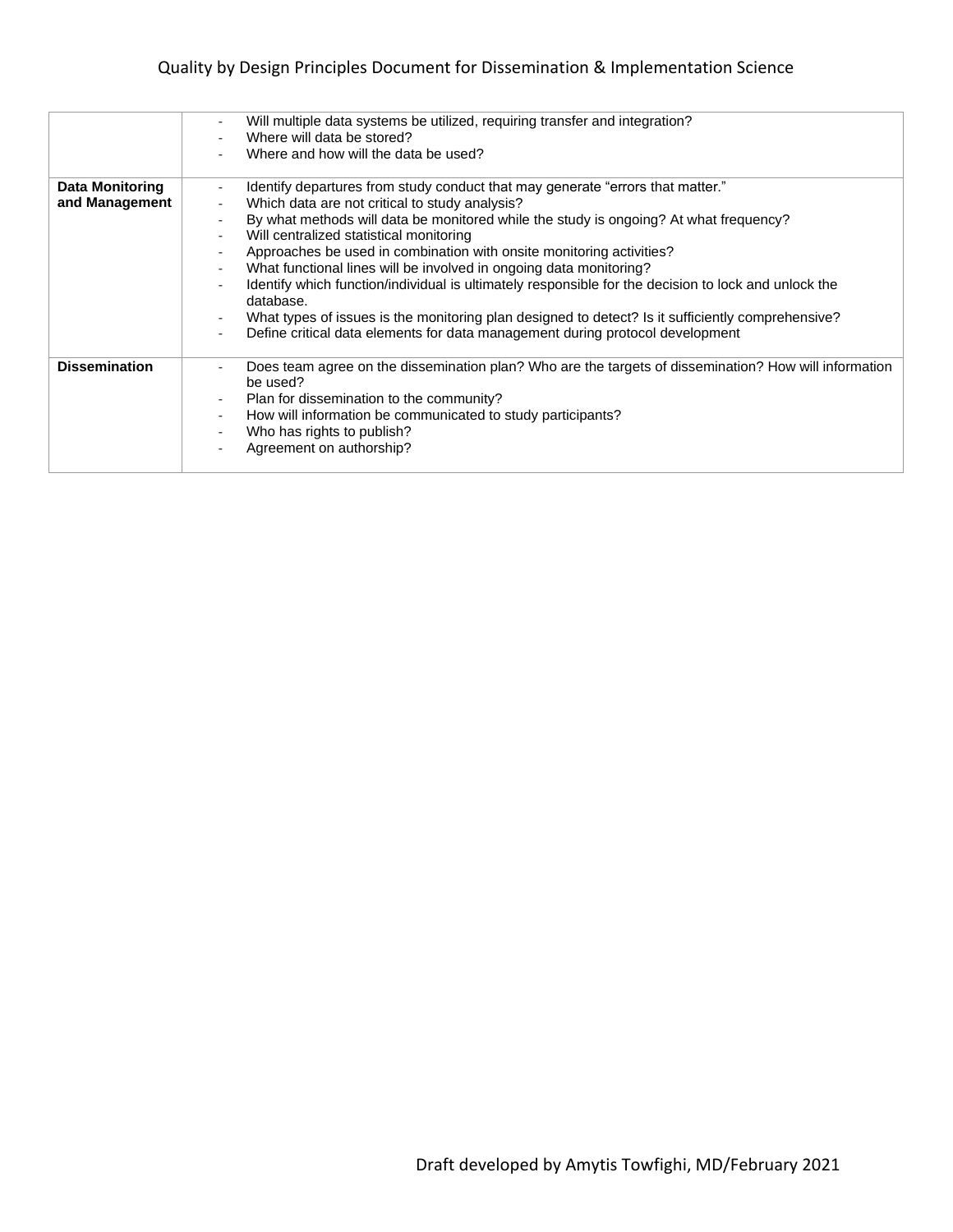## Consolidated Framework for Implementation Research Constructs

### **[CFIR Website](http://cfirguide.org/)**

| <b>Construct</b> |                                         | <b>Short Description</b>                                                                                                                                                                                                                                                                  |  |  |
|------------------|-----------------------------------------|-------------------------------------------------------------------------------------------------------------------------------------------------------------------------------------------------------------------------------------------------------------------------------------------|--|--|
|                  | <b>I. INTERVENTION CHARACTERISTICS</b>  |                                                                                                                                                                                                                                                                                           |  |  |
| $\overline{A}$   | <b>Intervention Source</b>              | Perception of key stakeholders about whether the intervention is externally or<br>internally developed.                                                                                                                                                                                   |  |  |
| B                | Evidence Strength & Quality             | Stakeholders' perceptions of the quality and validity of evidence supporting the belief<br>that the intervention will have desired outcomes.                                                                                                                                              |  |  |
| C                | Relative Advantage                      | Stakeholders' perception of the advantage of implementing the intervention versus<br>an alternative solution.                                                                                                                                                                             |  |  |
| D                | Adaptability                            | The degree to which an intervention can be adapted, tailored, refined, or reinvented<br>to meet local needs.                                                                                                                                                                              |  |  |
| E                | Trialability                            | The ability to test the intervention on a small scale in the organization, and to be able<br>to reverse course (undo implementation) if warranted.                                                                                                                                        |  |  |
| F                | Complexity                              | Perceived difficulty of implementation, reflected by duration, scope, radicalness,<br>disruptiveness, centrality, and intricacy and number of steps required to implement.                                                                                                                |  |  |
| G                | Design Quality & Packaging              | Perceived excellence in how the intervention is bundled, presented, and assembled.                                                                                                                                                                                                        |  |  |
| H                | Cost                                    | Costs of the intervention and costs associated with implementing the intervention<br>including investment, supply, and opportunity costs.                                                                                                                                                 |  |  |
|                  | <b>II. OUTER SETTING</b>                |                                                                                                                                                                                                                                                                                           |  |  |
| $\mathsf{A}$     | <b>Patient Needs &amp; Resources</b>    | The extent to which patient needs, as well as barriers and facilitators to meet those<br>needs, are accurately known and prioritized by the organization.                                                                                                                                 |  |  |
| B                | Cosmopolitanism                         | The degree to which an organization is networked with other external organizations.                                                                                                                                                                                                       |  |  |
| $\overline{C}$   | Peer Pressure                           | Mimetic or competitive pressure to implement an intervention; typically because<br>most or other key peer or competing organizations have already implemented or are<br>in a bid for a competitive edge.                                                                                  |  |  |
| D                | <b>External Policy &amp; Incentives</b> | A broad construct that includes external strategies to spread interventions, including<br>policy and regulations (governmental or other central entity), external mandates,<br>recommendations and guidelines, pay-for-performance, collaboratives, and public or<br>benchmark reporting. |  |  |
|                  | <b>III. INNER SETTING</b>               |                                                                                                                                                                                                                                                                                           |  |  |
| A                | <b>Structural Characteristics</b>       | The social architecture, age, maturity, and size of an organization.                                                                                                                                                                                                                      |  |  |
| B                | <b>Networks &amp; Communications</b>    | The nature and quality of webs of social networks and the nature and quality of<br>formal and informal communications within an organization.                                                                                                                                             |  |  |
| $\mathsf C$      | Culture                                 | Norms, values, and basic assumptions of a given organization.                                                                                                                                                                                                                             |  |  |
| D                | <b>Implementation Climate</b>           | The absorptive capacity for change, shared receptivity of involved individuals to an<br>intervention, and the extent to which use of that intervention will be rewarded,<br>supported, and expected within their organization.                                                            |  |  |
| $\mathbf{1}$     | Tension for Change                      | The degree to which stakeholders perceive the current situation as intolerable or<br>needing change.                                                                                                                                                                                      |  |  |
| $\overline{2}$   | Compatibility                           | The degree of tangible fit between meaning and values attached to the intervention<br>by involved individuals, how those align with individuals' own norms, values, and<br>perceived risks and needs, and how the intervention fits with existing workflows and<br>systems.               |  |  |
| 3                | <b>Relative Priority</b>                | Individuals' shared perception of the importance of the implementation within the<br>organization.                                                                                                                                                                                        |  |  |
| 4                | Organizational Incentives & Rewards     | Extrinsic incentives such as goal-sharing awards, performance reviews, promotions,<br>and raises in salary, and less tangible incentives such as increased stature or<br>respect.                                                                                                         |  |  |